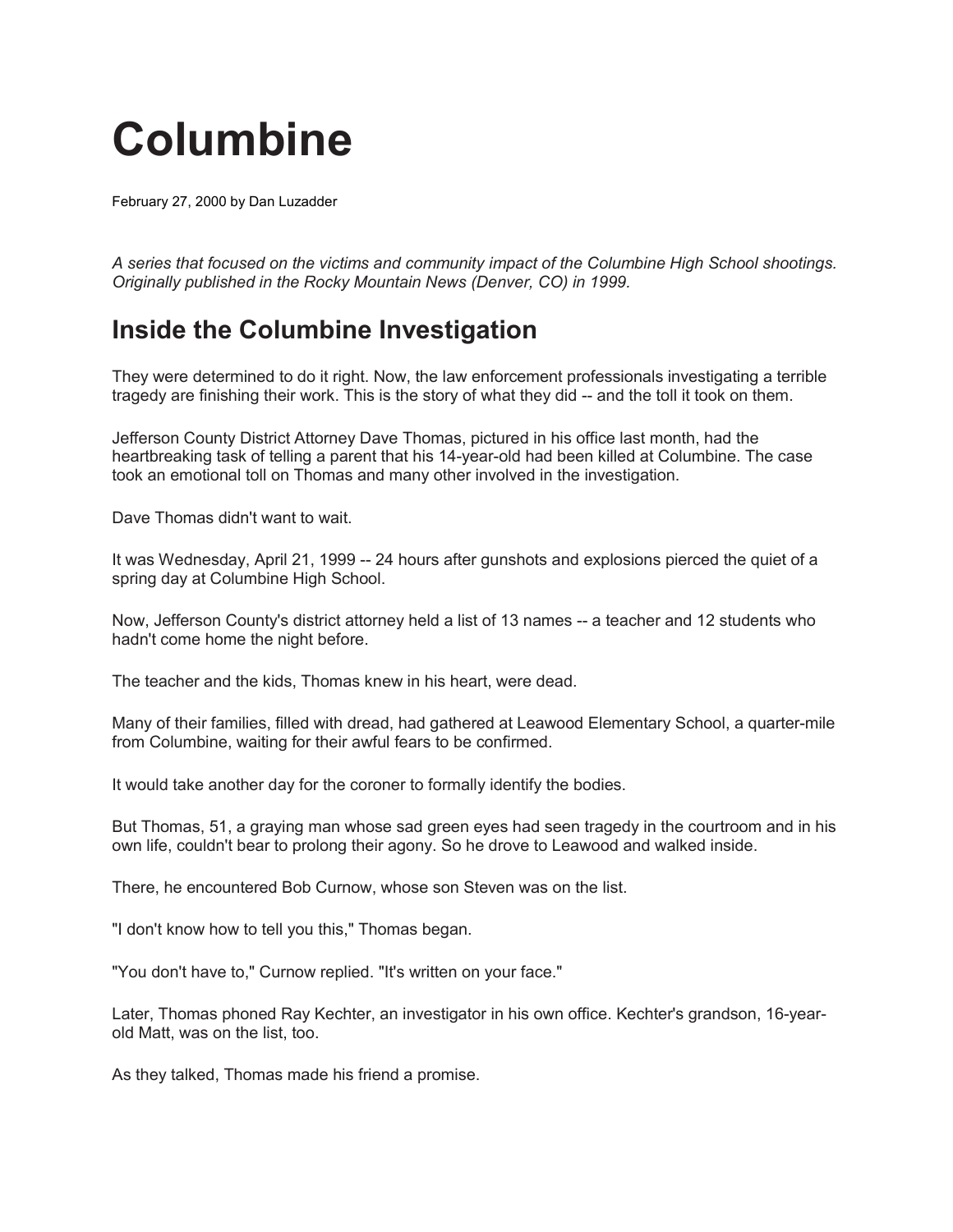Then, numb with grief, he returned to Columbine to get his first look inside the school.

Don't touch anything, investigators warned him.

In the library, where 12 died, he found the body of Cassie Bernall, facedown on the floor. Her hair looked so clean and shiny.

Then he saw Matt Kechter, his body intertwined with Isaiah Shoels' under a table near the windows.

He knelt quietly, carefully, and, as he'd promised a broken-hearted grandfather, Dave Thomas began to speak.

It's OK, Matt, he said softly. Everything's going to be OK. Your family will make it. They'll find a way to move on. Please don't worry about them. Everything's going to be all right.

He hoped Matt could hear him.

In the days, weeks and months to come, a task force of more than 100 detectives from a dozen local, state and federal law enforcement agencies would mount the biggest criminal investigation in Colorado history.

They would use sophisticated computers to track thousands of tips and pieces of evidence and enhance bits of grainy videotape. They would conduct 4,500 interviews with students, teachers, parents and others -- anyone who had been at Columbine that day, anyone who knew Eric Harris and Dylan Klebold, the two killers.

They would forge an unprecedented bond of teamwork among traditionally turf-conscious police agencies.

And they would struggle, sometimes in vain, to hold back a flood tide of emotion.

They would try, fighting through anger and bafflement, to answer the biggest question of all: What drove these boys to hate so much?

Now, almost eight months after the worst school shooting in U.S. history, Jefferson County sheriff's officials are poised to release their final report on the events of April 20.

This is the story of that investigation.

Sheriff's Lt. John Kiekbusch stands in a room containing 300 binders filled with reports from Columbine investigators. Kiekbusch is directing the criminal probe of the high school tragedy, an exhaustive inquiry nearing its completion.

For Jefferson County Sheriff's Lt. John Kiekbusch, it began as a typical Tuesday morning.

A crack homicide investigator for the Jefferson County Sheriff's Department, Kiekbusch was in the midst of a tedious meeting with a federal grants writer.

Then a deputy stuck his head in the door.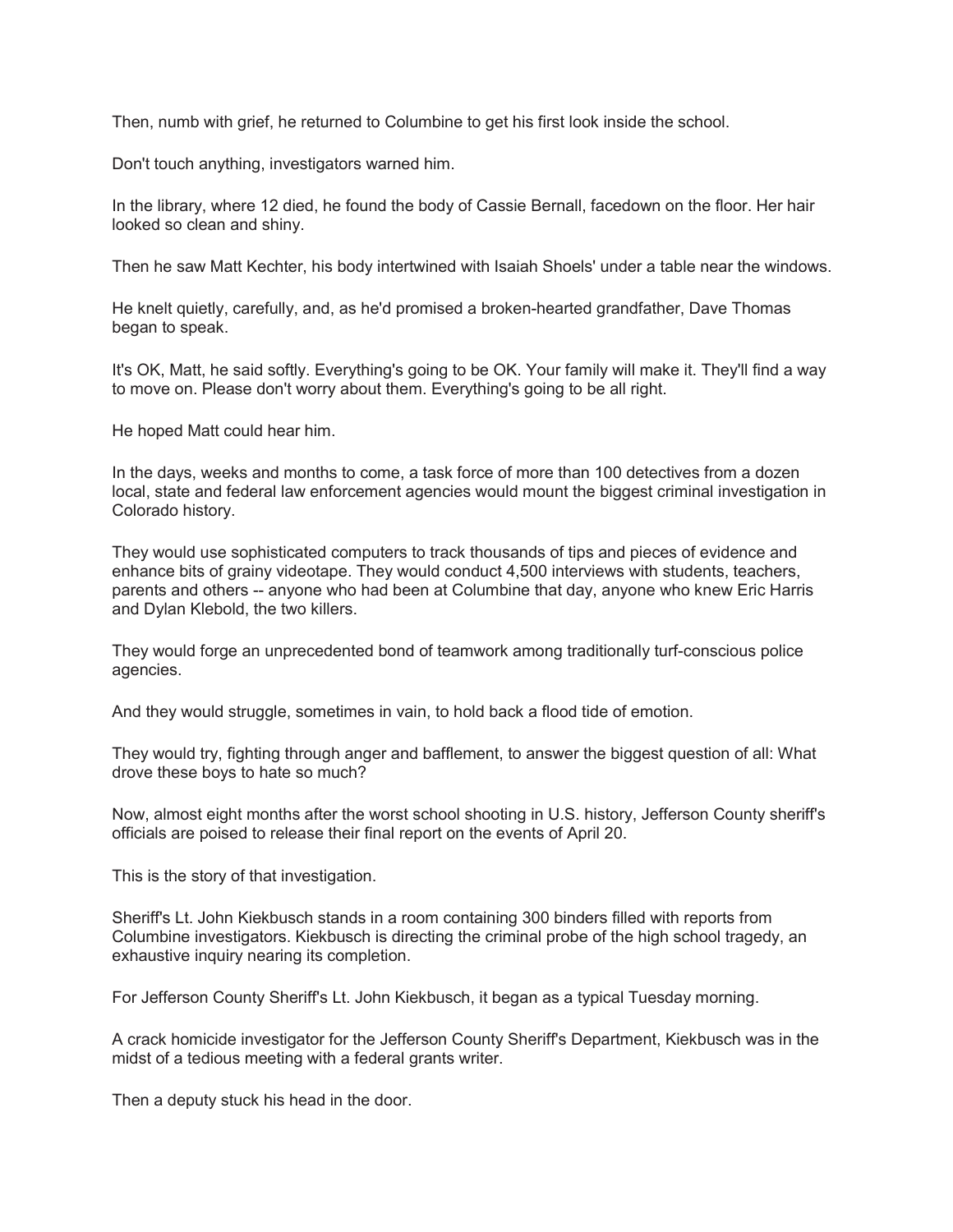Turn on the radio, he said. There's been some kind of school shooting.

Kiekbusch nodded. Sure. A bad joke.

But the moment he flipped on the radio, he froze:

"Possible shots fired at Columbine High School."

Minutes later, Kiekbusch gunned his squad car out of the parking lot at the sheriff's headquarters in Golden and roared across Sixth Avenue, the gas pedal punched to the floor. As the car lurched, the siren mysteriously quit. Then the flashing red lights cut out.

A tiny fuse, deep beneath the dash, had blown.

Kiekbusch's radio crackled with emergency calls as other vehicles raced toward Columbine, a proud suburban high school with almost 2,000 students.

Speeding along without lights or sirens, a frustrated Kiekbusch alternately rode the brake and jammed the gas, surging helter-skelter through traffic in his unmarked squad car.

Back at headquarters, detective Kate Battan returned from an early lunch to find a crime-scene van idling at the curb.

Something's up, she told herself, hurrying toward the investigators' offices on the second floor.

"Where is everyone?" she asked.

She found them in a conference room, crowded around a color television suspended from the ceiling. The first broadcasts from the school flickered across the screen.

Two minutes later, she was back in her car, alone, on a drive that would take her on an unfathomable descent into horror.

As the investigators sped out of the Jefferson County government complex near Golden, Dave Thomas stood in his nearby office, away from the windows, reviewing paperwork. He didn't see the detectives' cars tearing by.

Soon he was riveted to his own TV -- a small, two-dial, black-and-white set on his windowsill.

Students fleeing Columbine were claiming that a senior named Eric Harris was one of the gunmen.

Kathy Sasak, one of Thomas' top prosecutors, turned to a computer at his desk and ran a search on Harris' name.

"He's in the system," she said.

On the screen was a 1998 court file detailing the boy's arrest for breaking into a van and documenting his trip through juvenile courts into a pre-trial diversion program.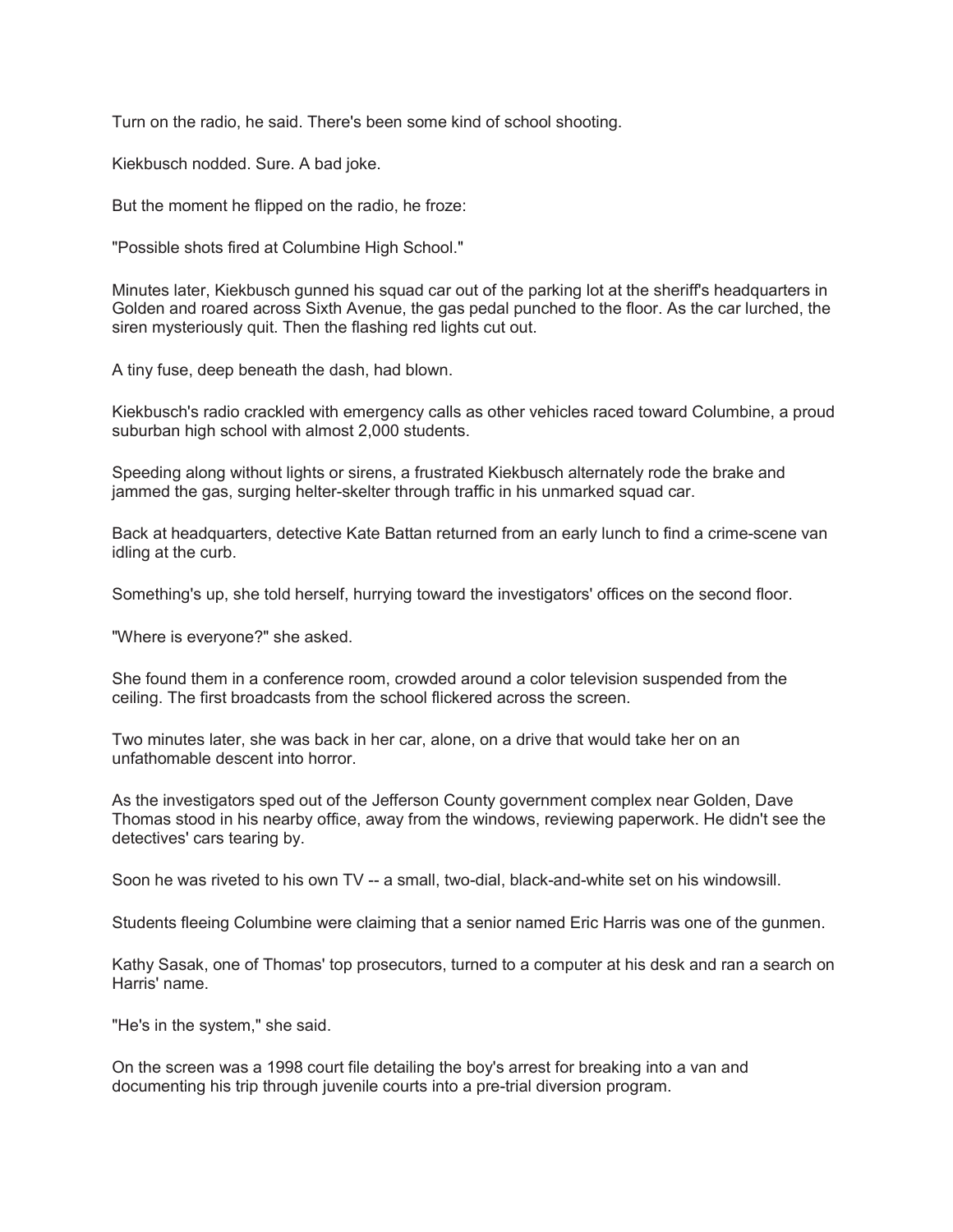Thomas scribbled notes on Eric David Harris -- 18 years old, 5-foot-9, 140 pounds, brown hair, green eyes, born April 9, 1981, his Social Security number. As he looked for more information, up popped the name of Harris' co-defendant in that case: Dylan Bennet Klebold, 17.

Thomas grabbed assistant DA Mark Pautler and hurried to the parking lot downstairs. Together they sped toward Columbine 14 miles away, carrying a legal pad full of notes on the potential suspects.

As Battan screeched to a halt outside Columbine, she encountered more police cars than you'd see at a cop's funeral.

By early afternoon, 615 officers from 27 agencies had converged on the school. Kids kept pouring from the doors, hands on their heads, and running for their lives toward Clement and Leawood parks and into nearby neighborhoods.

A SWAT team moves through a neighborhood near Columbine High School on April 20. Soon after the first reports of shooting, 615 officers from 27 law enforcement agencies rushed to the scene.

Investigators stopped every student and teacher they could to ask them what they had seen -- and whether the gunmen might have slipped out the door in the crowd.

Thomas and Pautler worked their way through the confusion, finally finding Sheriff's Sgt. Randy West, a seasoned investigator and supervisor, at a temporary command post in Clement Park. Thomas thrust the notes on Harris and Klebold into his hands.

But Lt. Dave Walcher, marshaling the massive initial response to the shooting, was already holding a list of five potential suspects. Harris and Klebold were 1 and 2.

"That's literally how far behind the incident the investigation was running," Walcher says. "Twenty minutes, no more."

The last gunshots -- the ones signaling the death of the two gunmen -- had not yet been fired. But already the investigation was in high gear, unfolding in multiple directions.

As students fled Columbine, they encountered not only detectives but journalists. Often hysterical, the kids blurted what they believed they had seen. In those first, frenzied minutes, myths about Harris and Klebold began to form -- and flash around the world.

Some students said Harris and Klebold always dressed in black, like Goths.

Some described them as computer geniuses, Hitler fanatics and members of a mysterious organization, the "Trench Coat Mafia."

Investigators would spend months chasing those myths, only to debunk most of them.

When he heard the news on the 18th floor of the Denver Federal Building downtown, FBI supervisor Dwayne Fuselier, head of the regional domestic terrorism unit, had more on his mind than a hostage situation at Columbine. His son Brian was a student there.

Fuselier was the first FBI supervisor on the scene. In a shirt and tie, he stood out among the crowd of uniformed officers. With him was Sgt. Don Estep, a Jefferson County sheriff's deputy on special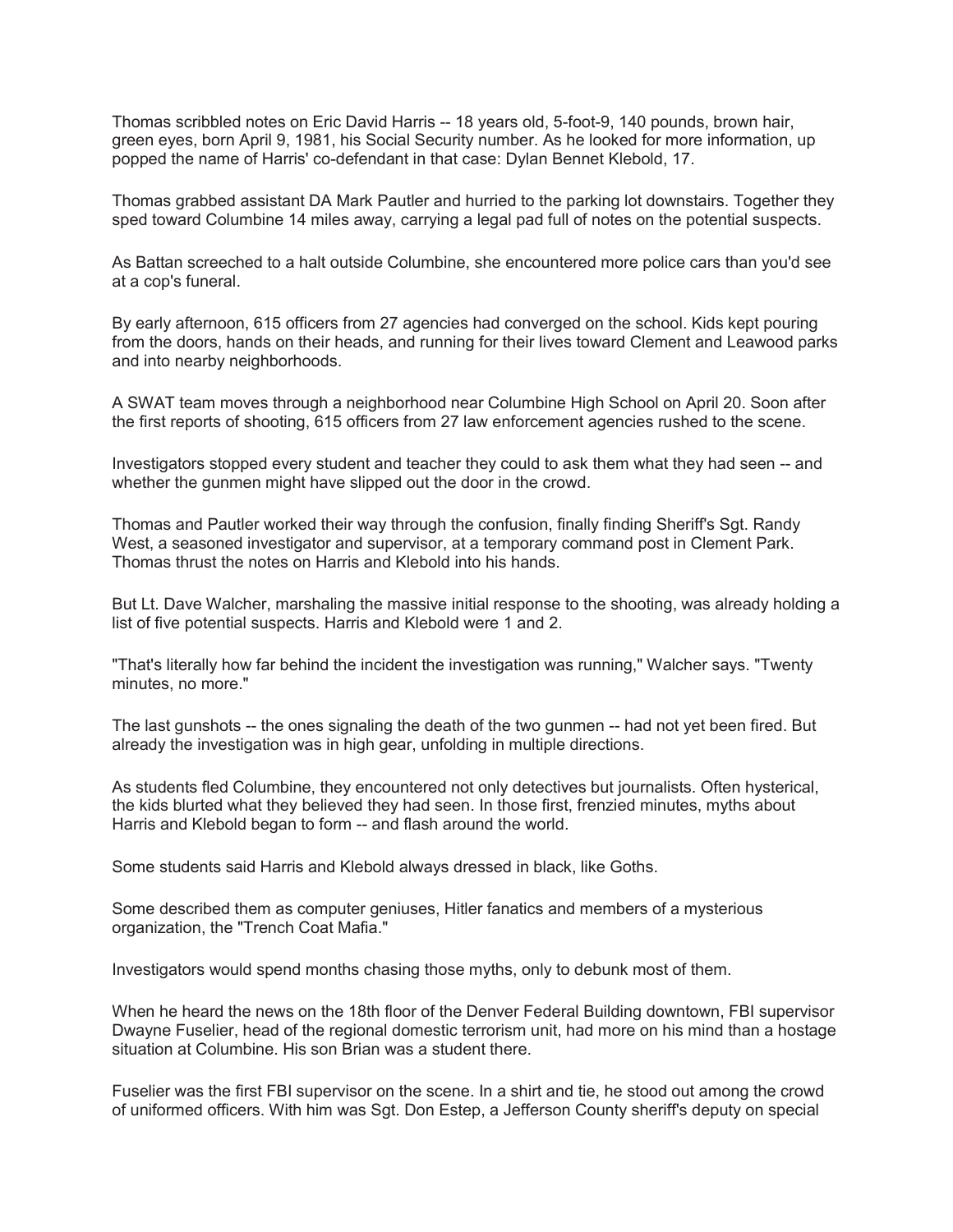assignment with the FBI. Estep quickly found Jefferson County Sheriff John Stone and undersheriff John Dunaway and introduced them to Fuselier.

Minutes later, in a squad car, Estep brought Fuselier and John Kiekbusch together.

Fuselier soon would be named to a command team to oversee the investigation -- and to bring in badly needed federal resources.

He spent much of the first afternoon inside an Arapahoe County sheriff's van talking on his cell phone to students barricaded in the school. With him were two other seasoned FBI hostage negotiators.

One of them, Mark Holstlaw, had been at home, just a quarter-mile from the school, when the call came. He'd had a tooth pulled that morning, and he was holding an ice pack to his jaw.

"I didn't think I would be much good as a negotiator with a mouth full of cotton, but I went anyway," he recalls.

Using extension numbers supplied by school officials, the negotiators talked with students in the administration area, the choir room and elsewhere.

As they dialed, Fuselier, wondering where his son was, spoke with his wife, Mimi.

Do you know where Brian is? she asked.

He told her he believed their boy was at the public library across Clement Park from the school. But he wasn't sure.

"I didn't tell her that I knew then that we had students who had been killed outside," he says.

At the scene, Kiekbusch and West talked about how to structure the investigation.

West recommended that Battan, 41, be named lead investigator. Her specialty was financial crimes, but she had worked plenty of homicide cases in seven years as a detective.

Her dedication was well-known. In her office, a simple sign reads:

"We speak for the dead."

While Battan and West would coordinate every angle, ultimate command of the investigation would fall to Kiekbusch, 53, a career cop with a sandy mustache, a quick smile and a reputation as a meticulous and sometimes demanding boss.

Stone had known Kiekbusch for three decades -- they'd worked heists together as young detectives in Lakewood.

He was confident his old friend could handle whatever the case would bring.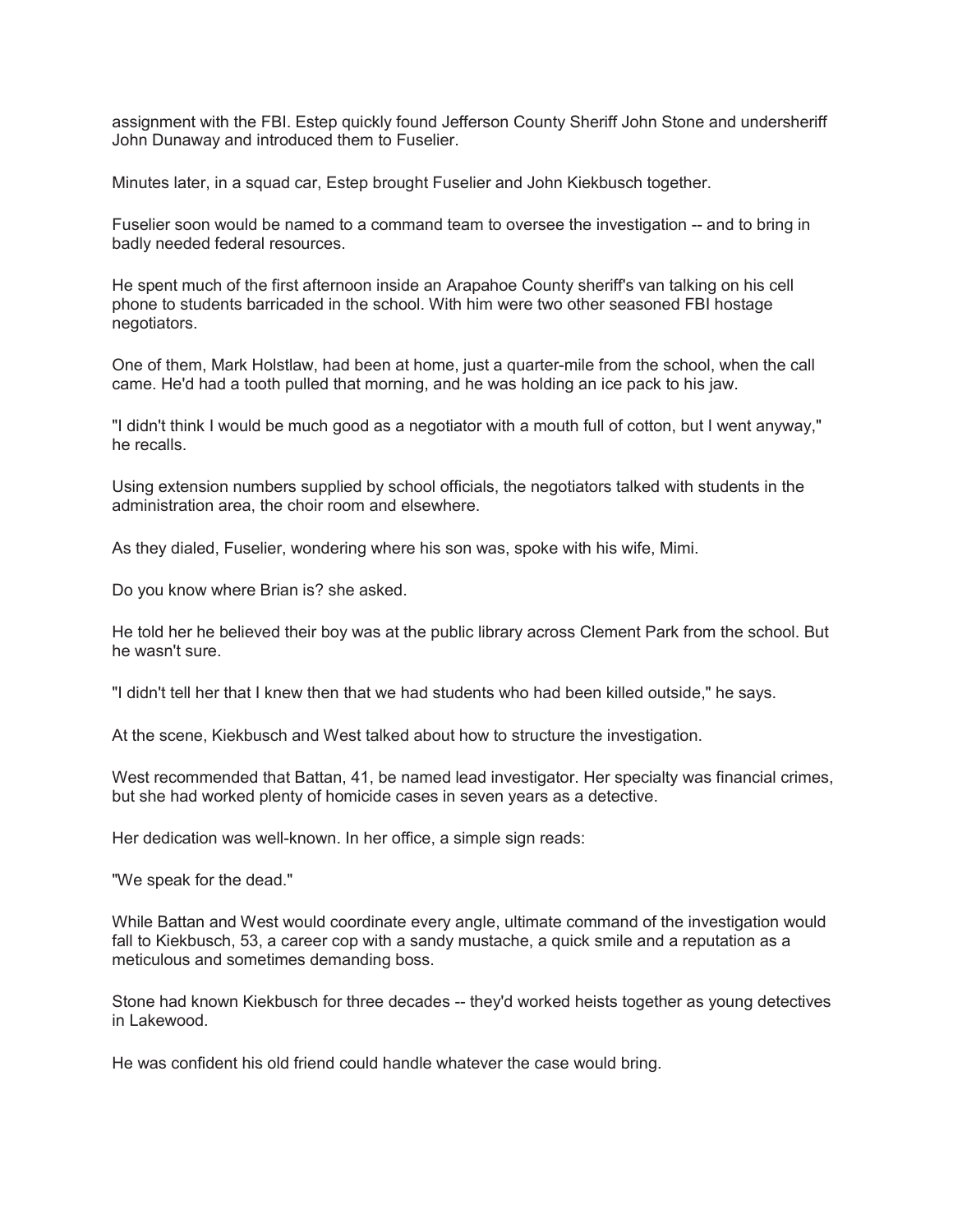By 2 p.m., less than three hours after the attack began, Battan, cell phone glued to her ear, had crafted the affidavits she needed to get search warrants for the homes of Harris and Klebold.

Information on Harris and Klebold -- and a growing number of other potential suspects -- was coming in as quickly as investigators could grab her attention.

She scrawled notes, then phoned the information to the sheriff's office, where a secretary typed it up. Battan recited the boilerplate language of an affidavit and fleshed it out with emerging facts.

As she worked, she sent detectives to the Harris and Klebold homes.

Their orders: Kick everyone out, make sure it's safe, secure the scene, wait for the warrants.

Already Battan was thinking: No mistakes. Handle everything as if it will end in a major prosecution.

"Everyone learned a lot from hearing about the O.J. Simpson case and from the JonBenet Ramsey case," she says. "We didn't need another situation like those."

At the same time, Estep and other intelligence officers probed for everything they could learn about Harris, Klebold and others who might have been involved. If they had to negotiate with the gunmen, Estep reasoned, they'd need that information, and fast.

But how many suspects were there?

No one knew.

Shaken students described a dozen characteristics of the gunmen. Someone was shooting from the rooftop. Two gunmen were wearing dark, Western dusters. One killer had a white T-shirt.

Out of the chaos, conflicting stories became the rule. Investigators got the first inkling of how difficult their work would be.

There would be at least 2,000 witnesses to interview -- some who saw nothing, others who knew a lot. Some would be wounded students. Many others would be in shock themselves.

Battan dispatched detectives to every hospital.

She sent them in pursuit of the first wave of evidence -- bloody clothing, bullet fragments, statements from the wounded.

Fuselier had spent hours trying to calm students still inside the school. At 3:30 p.m., his phone rang.

His wife was at Leawood Elementary, where frantic parents had rushed to await word on unaccounted-for children.

Brian's safe, she told him. He's here.

Barely 10 minutes later came a brief radio transmission from a SWAT team working its way through the Columbine library. The words stopped everyone in their tracks.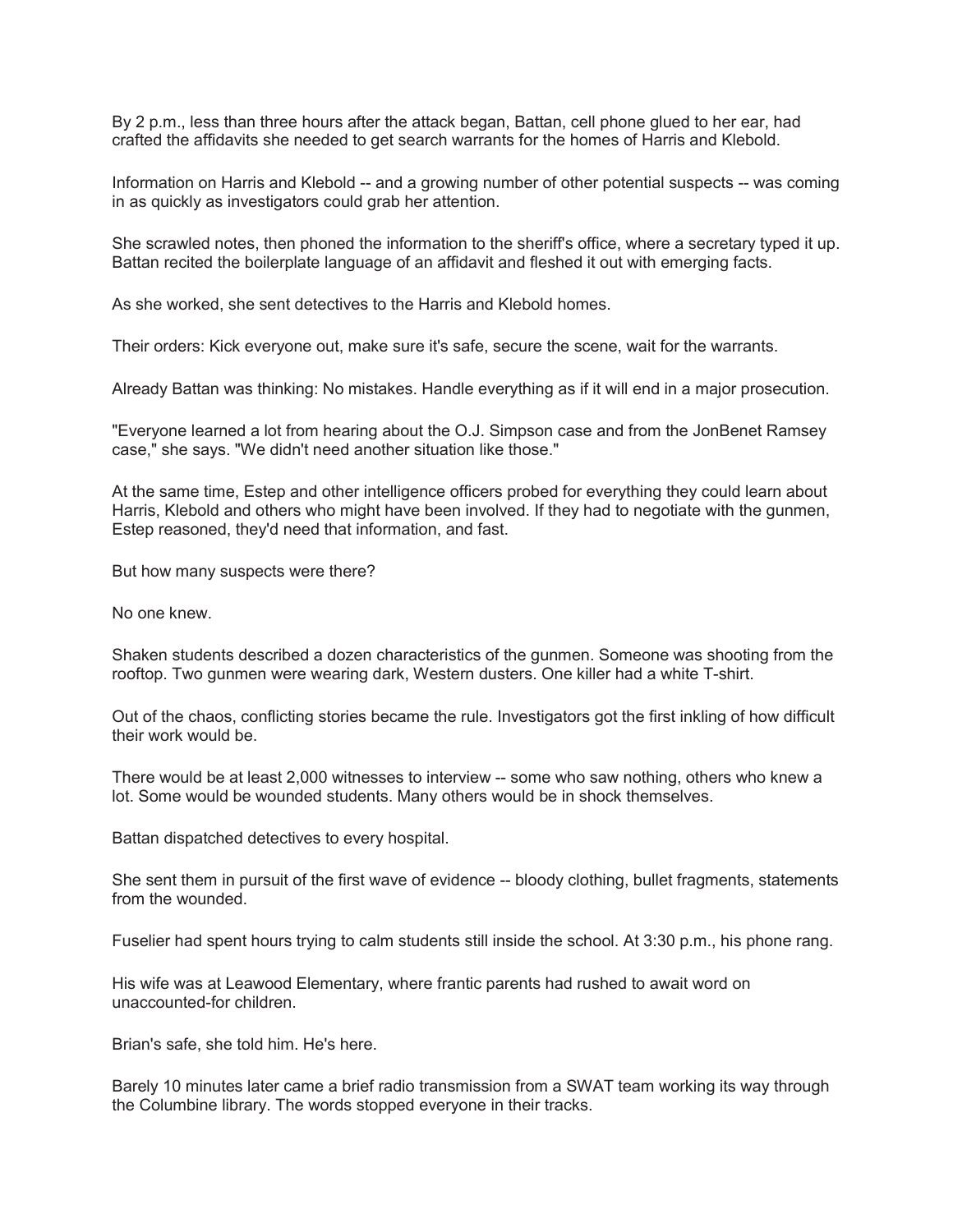The bodies of Harris and Klebold were on the library floor, apparent suicides. Around them lay the bodies of 10 students they'd killed there.

Bomb squad trucks are deployed to remove explosives found at Columbine. Investigators found more than 80 bombs in the school and the cars and homes of the killers.

It was 4 p.m., and the enormity of the massacre was just beginning to sink in. West said collecting thousands of pieces of evidence would strain the sheriff's resources.

"What can I do to help?" FBI agent Fuselier asked him.

Thirty minutes later, 18 FBI evidence specialists were headed for Columbine. But before they could begin to dissect the crime scene, they had to solve a major problem.

The two killers had tossed bombs all over the school in their death march. Some appeared to be rigged to injure police officers and rescuers.

It meant investigators couldn't get inside to start assessing the crime scene, to remove bodies or gather evidence, until every explosive had been defused.

Thomas milled about the command post, watching SWAT teams gear up for repeated sweeps through the school.

He saw students and teachers moving through the park. Finally, he approached a group of kids huddled together and sat down on the grass with them.

He offered them his phone so they could call their parents, only to find that the blizzard of cellular traffic made it nearly impossible to get through.

One of the first students he talked to was near hysteria.

"I saw him shoot Rachel Scott," the boy cried. "I saw him. I know she's dead. I saw her go down."

Thomas tried to calm him.

"I said the stupid things to him that you say. 'Everything is going to be OK, it's going to be OK,"' Thomas says. "And you know it isn't going to be OK. It never will be OK again."

As day turned to night, investigators hauled evidence from the homes of Harris and Klebold.

At Harris' house, they found the barrel of a sawed-off shotgun, bomb-making materials and a journal filled with hateful ramblings and threats.

They found videotapes, some showing Harris, Klebold and two friends shooting guns. They confiscated a computer filled with Harris' bitter writings.

In Leawood Elementary's gymnasium, scores of anxious parents milled about, disbelief on their faces. They'd heard the news reports that Sheriff Stone feared the death toll could climb as high as 25. And they hadn't found their kids.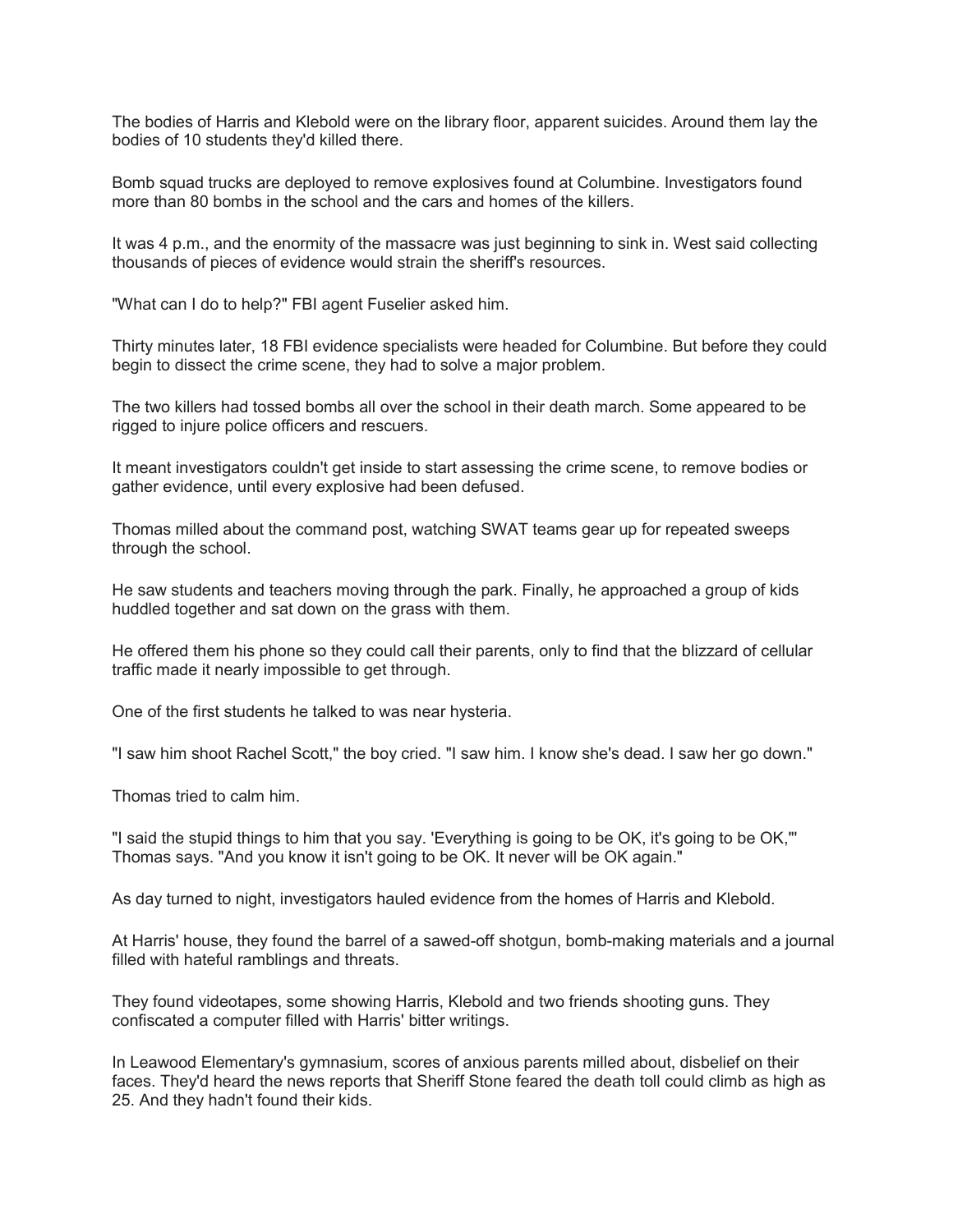In the early evening, Thomas headed there. So did county coroner Nancy Bodelson.

Thomas climbed onto the stage and began to explain that authorities were trying to get the Columbine kids to Leawood. He told them not to worry.

Then Bodelson took the stage, looking out over a room of distraught parents. She explained her job - - to identify the dead and to learn how their lives ended.

Dealing with traumatized families was nothing new for Bodelson, 48. She'd spent years as an emergency room physician, trying to put broken bodies back together, consoling families when she couldn't.

Now she found herself asking families for information.

She handed out forms asking for the name, age, address, height, weight, clothing and any distinguishing marks of students still unaccounted for.

When she told parents she might need their children's dental records, their faces went pale.

She asked them to note whether their children had driver's licenses in case she needed their fingerprints. She walked out with more forms than she would eventually need to identify the dead.

About 9 p.m., outside Columbine, Sgt. West called his wife.

"Don't send the kids to school tomorrow," he told her.

As night fell, SWAT teams were still going through Columbine room by room. They knew Harris and Klebold were dead, but other gunmen might be hiding inside.

They summoned Thomas Lofland to help.

The master electrician for Jefferson County schools, Lofland knew Columbine's layout from one end to the other. He also could shut down the blaring fire alarm that distracted and frustrated the police inside.

But when Lofland arrived, the officers made it clear it was risky work. Explosives littered the school.

Lofland shrugged off the danger. He would do what he could.

SWAT members gave him a bulletproof vest and helmet.

"I felt terrified," Lofland says. Then a sheriff's captain rejected the idea of taking him inside.

Instead, Lofland recounted every detail he could think of, hiding places such as elevator shafts, maintenance and heating runs -- and ways to get to them.

Then he found a place to sit near the Red Cross tent, adjacent to the command post in Clement Park. From there he watched.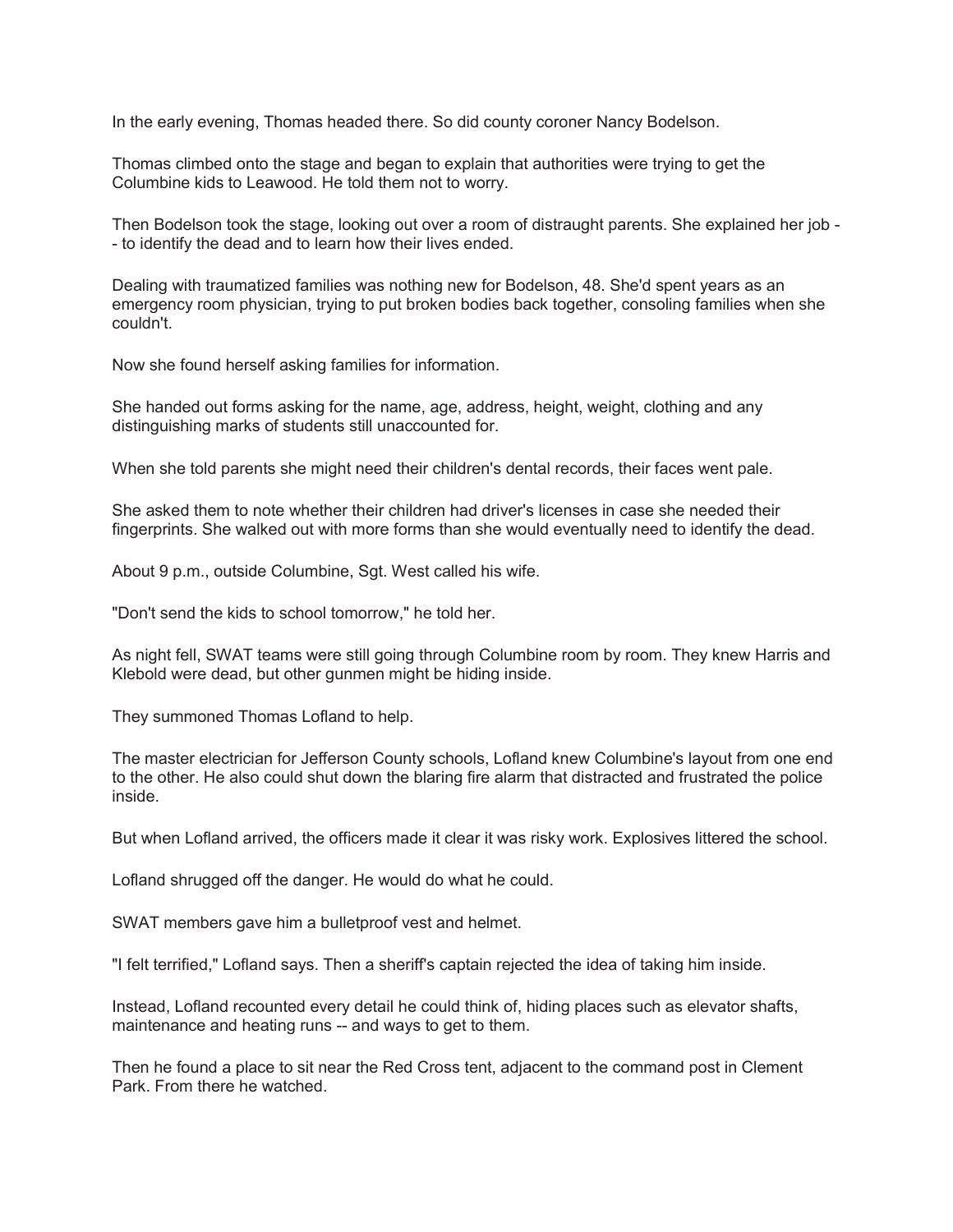SWAT teams kept coming out of the school for debriefings. He could see the pain on their faces.

"Some of them were in tears," he says. "It was very emotional to see, these guys in their combat gear. They were very affected."

Shortly before 10:30 p.m., bomb technicians cleared a path to the administration area, where control panels for the electrical system were located. A single officer escorted Lofland and another electrician inside, telling them to follow close behind.

"We were seeing shell casings on the floor and bullet holes in the walls," Lofland says. "A television set in the administration area had been shattered, the teachers' mailboxes had been knocked over, and live rounds and casings were on the floor."

They quickly found the main power source for the fire alarm and cut it.

An eerie silence fell over the school, broken only by the steady spray of indoor sprinklers that had flooded the floors. Strobe lights used as a fire alarm for the deaf continued to flash -- and would for another three weeks. Lofland cut off water to the sprinklers.

Outside, as officers thanked the two electricians for their help, a powerful explosion ripped the night air.

A chill went down Lofland's back. There was no doubt about the sound -- it was a bomb.

The device, recovered inside the school, had detonated as it was being loaded into a bomb trailer.

Nobody was hurt. But the incident frayed what nerves the bomb technicians had left, and it pushed commanders to make a quick decision.

People were exhausted. Someone might get hurt.

They sent everyone home to rest, posted security at the perimeter and agreed to regroup at 6:30 Wednesday morning.

Moments earlier, agent Marcus Motte of the federal Bureau of Alcohol, Tobacco and Firearms had gone inside the school with bomb technicians. He was peering into the flooded cafeteria, looking at hundreds of backpacks left behind 11 hours earlier by panicked students. Some floated in the water covering the floor. Others sat on top of tables.

The instant the fire alarm went dead, Motte heard a strange, almost surreal sound welling up faintly from inside, like birds chirping.

Across the cafeteria, telephone pagers in the abandoned backpacks were going off, unanswered calls from desperate parents.

Where are you? Please, please call home.

As Kate Battan stepped through the shattered doors of Columbine High School at 7:30 Wednesday morning, she could hear only one sound: the pounding of her heart.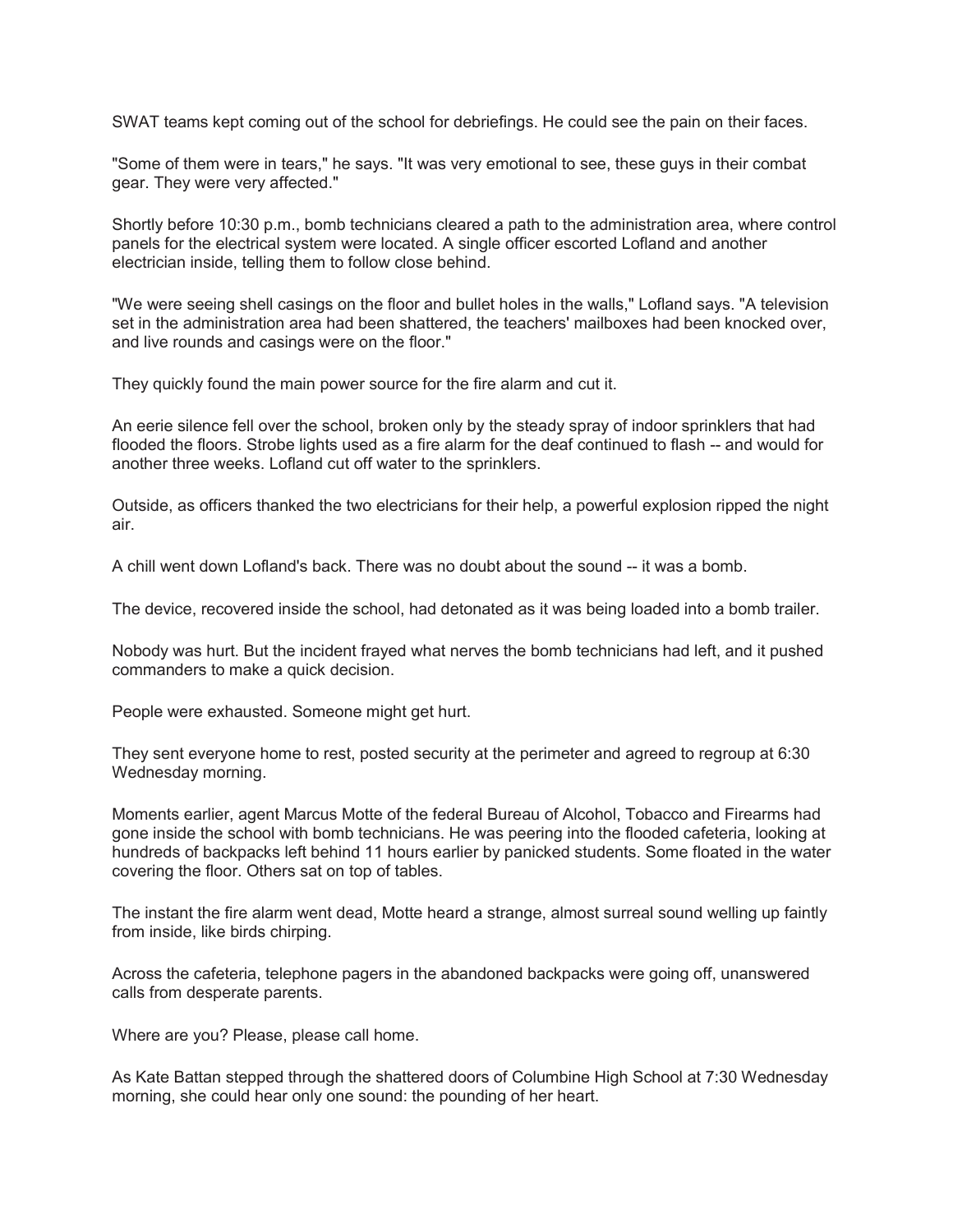Everything else was silent, enveloped in unearthly quiet.

Battan moved carefully past broken glass and shell casings and into the school. West, Bodelson and Chris Andrist, supervisor of the sheriff's crime laboratory, walked beside her.

Bodelson had awakened early. She spent time reassuring her two teen-agers, both students at Wheat Ridge High School, that everything would be OK.

You don't need to worry, she told them. You're at a good school.

"Mom," her daughter replied, "Columbine's just like Wheat Ridge."

Now Bodelson was at Columbine, where bullet holes pocked the walls and the acrid odor of black powder lingered in the air.

The four investigators moved to the entrance of the library. They carried notepads, a Polaroid camera and sheets of paper with descriptions of missing students.

The SWAT teams and paramedics who had looked inside the library had told them it was bad. Now they were going to see how bad it really was.

The four colleagues were no strangers to the abrupt reality of violent death. But this was somehow different, foreign, out of place. Bodies in a school library, blood on the books.

"It was like all of a sudden looking up and seeing the sky a different color," Battan recalls.

The bodies of 10 victims lay where they had fallen during the 71/2 minutes of madness in the library. Nearby were the bodies of Harris and Klebold, who had picked the scene of their worst carnage to end their lives.

"My God," Bodelson thought, "what happened here?"

She gazed over chairs that stood out of place and saw the scarred carpet, singed by a bomb, computer screens in pieces from shotgun blasts.

Then she looked down at the bodies on the floor. She could think of only one thing -- her own teenage children.

"I just felt so sad," she says. "It was like I wanted to hug every one of them for their mom and dad."

This was a school, a place where kids laughed, passed notes, studied.

It was now a place where they had died.

The investigators moved through the library, not touching anything, counting the dead, snapping instant pictures of the victims, noting their clothing and physical descriptions. It was part of a process of identification. The first step.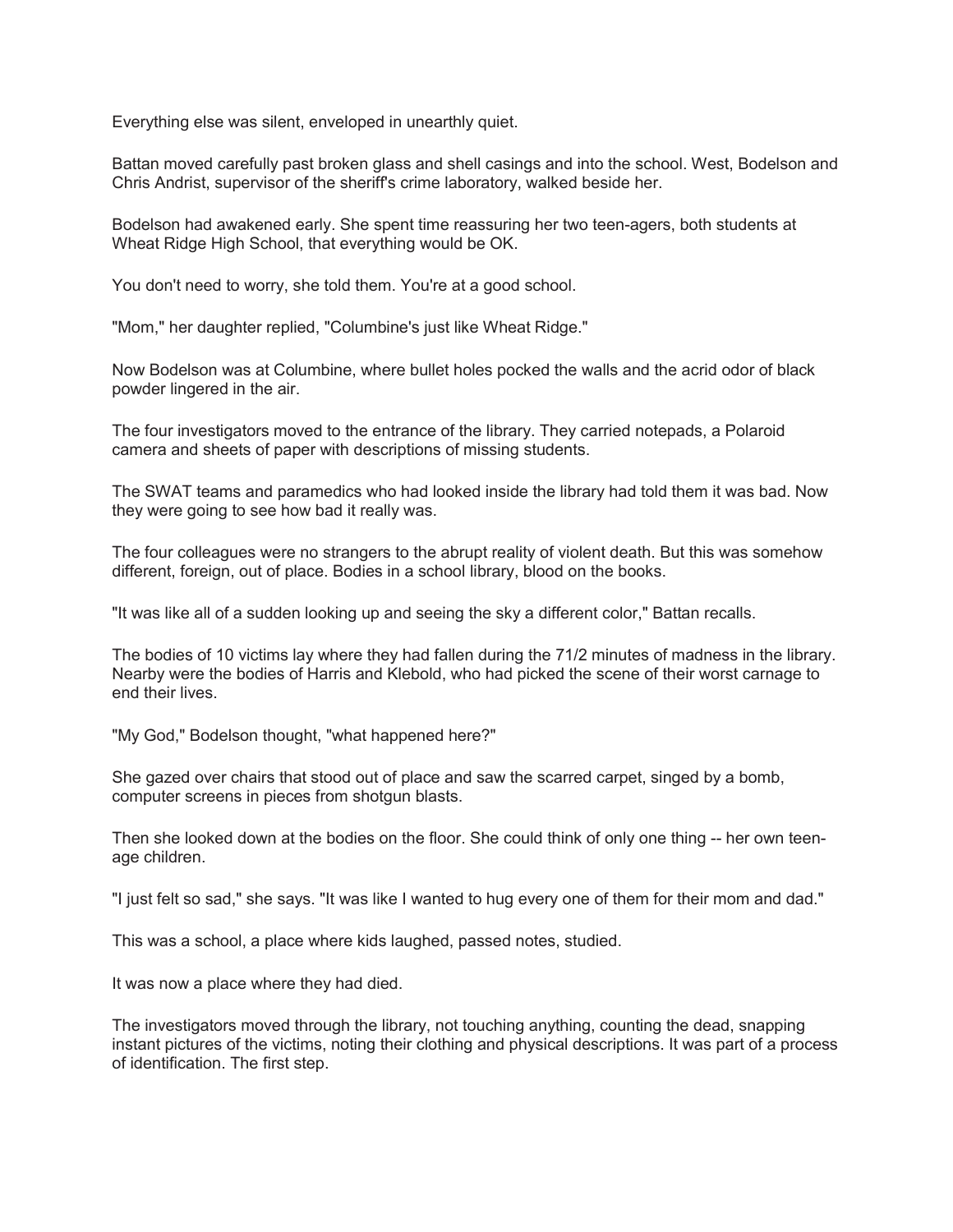In about an hour, Battan, West, Bodelson and Andrist finished their work and walked silently back to the main doors on the east side of the school, lost in their own thoughts.

Before they stepped out into the sunlight, Battan took a deep breath and wiped away tears from what she calls "an emotional moment."

Then she put on her game face. There was work to do.

Investigators faced a daunting task.

It was as if the toughest jigsaw puzzle they could find had been dumped on the ground, minus the box-top photograph and a handful of the most important pieces.

The amount of evidence was staggering. Any speck of blood, shard of glass or chunk of lead could prove to be crucial.

There were thousands of leads to follow and people to interview. Every kid who had been in the school could have seen something important.

Phones rang constantly at police agencies across the metro area. The tips ranged from logical to absurd. All had to be pursued.

The first challenge was to remove 15 bodies from the crime scene without disturbing vital evidence.

Directed by Andrist, 44, investigators started with Rachel Scott and Daniel Rohrbough, the two students killed outside the school.

Then they worked their way through the library, where 12 bodies lay, and afterward, the science room, where teacher Dave Sanders died.

The arduous process lasted well into Wednesday night.

Andrist divided the school into grids and organized seven evidence teams -- two for the library, one for the cafeteria, three for the rest of the building and one for the grounds outside.

He assigned experts from departments across metro Denver to the teams, making sure each had specialists in ballistics, blood evidence and other categories. Each team included a Jefferson County technician to preserve the chain of evidence.

In most criminal cases, investigators collect evidence and haul it to a vault at sheriff's headquarters. For Columbine, they brought an evidence vault to the scene -- a large trailer that sat outside the front doors for weeks.

A tent was set up outside the trailer. Each piece of evidence was brought to the tent, where it was sealed and initialed. Then it was logged and stored in the trailer.

But not everything went smoothly. Investigators swarming across southern Jefferson County were tripping over each other.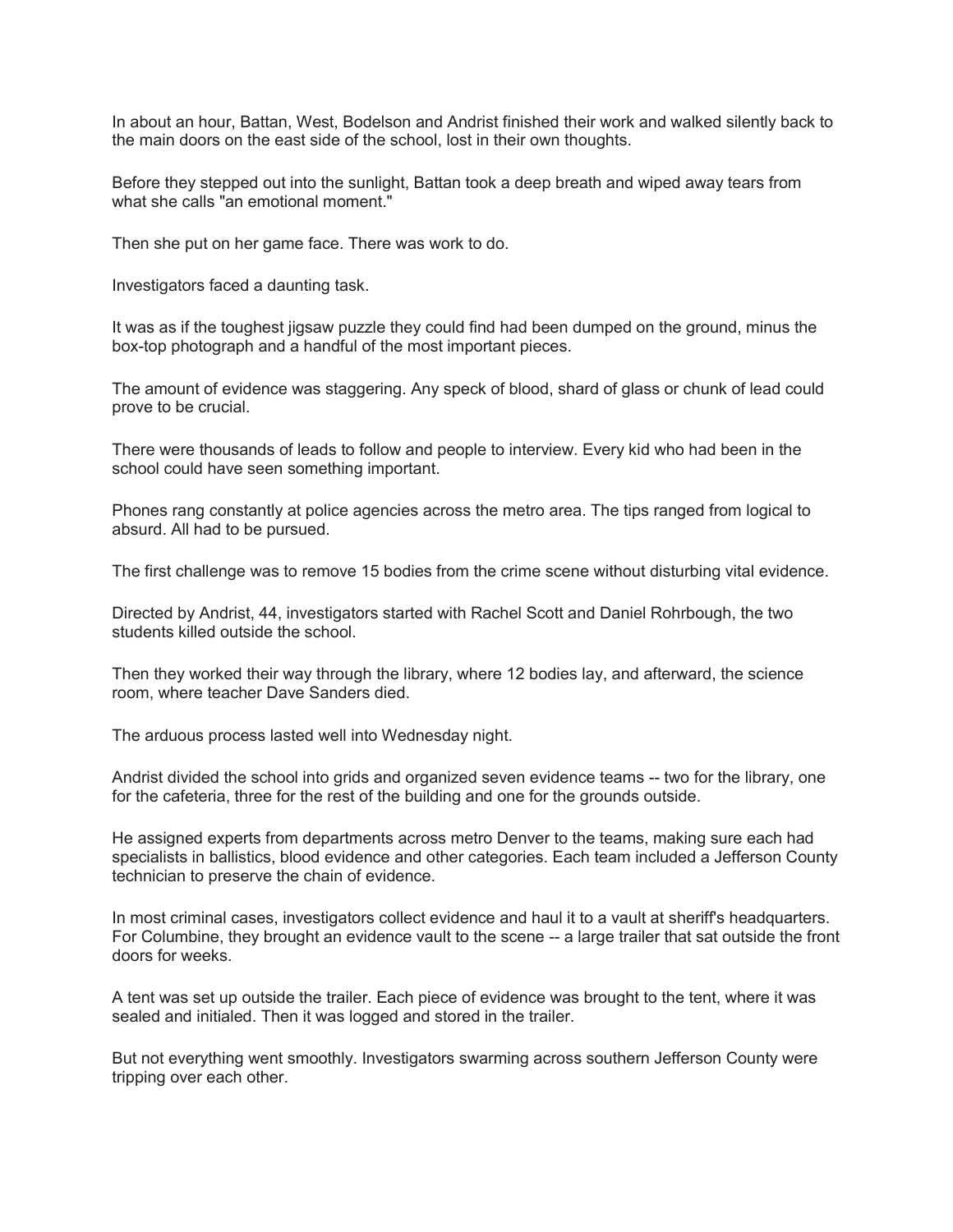They knocked on the doors of students who'd seen shots fired, only to find another officer had just been there.

Six detectives proudly presented Battan with 1998 Columbine yearbooks.

No matter how well organized, such a huge case inevitably sparked confusion, duplication and conflict.

Even Bodelson and Thomas -- the coroner and the DA -- debated the best way to notify the families of the dead.

Thomas had the names of the 13 victims, the list assembled by comparing the forms parents had filled out the night before with the information Bodelson, Battan, West and Andrist gathered in the school early that morning.

The DA believed the list was accurate. Bodelson didn't want to take a chance.

"I have to be positive," she said.

And that meant time.

Thomas didn't think time was an option. He'd seen the shocked, confused faces of parents who hadn't found their children. And he could not keep those families waiting in fear.

So he and Bodelson agreed to disagree.

"Do what you think you have to do," she told him.

Thomas knew what to do because he'd been where these families now stood.

Three years earlier, his wife's sister had been murdered by her husband. Thomas and his wife, Shirley, brought their young niece into their home to raise as their own.

So Thomas headed to Leawood, where he found Bob Curnow, who knew all he needed from the expression on the prosecutor's face.

Later, after driving to the home of Michael and Vonda Shoels to tell them their son was dead, Thomas returned to Columbine and his moment alone with Matt Kechter.

For more than a day, ATF agent Motte, 39, waited impatiently to learn the makes, models and serial numbers of the four guns carried by Harris and Klebold.

At dusk Wednesday, as a chill wind brought sleet and then snow, an evidence technician handed him a slip of paper with the names and numbers he needed.

The killers had carried two aging shotguns, a Savage model 67H pump and a Savage model 311D double-barrel, both roughly 30 years old.